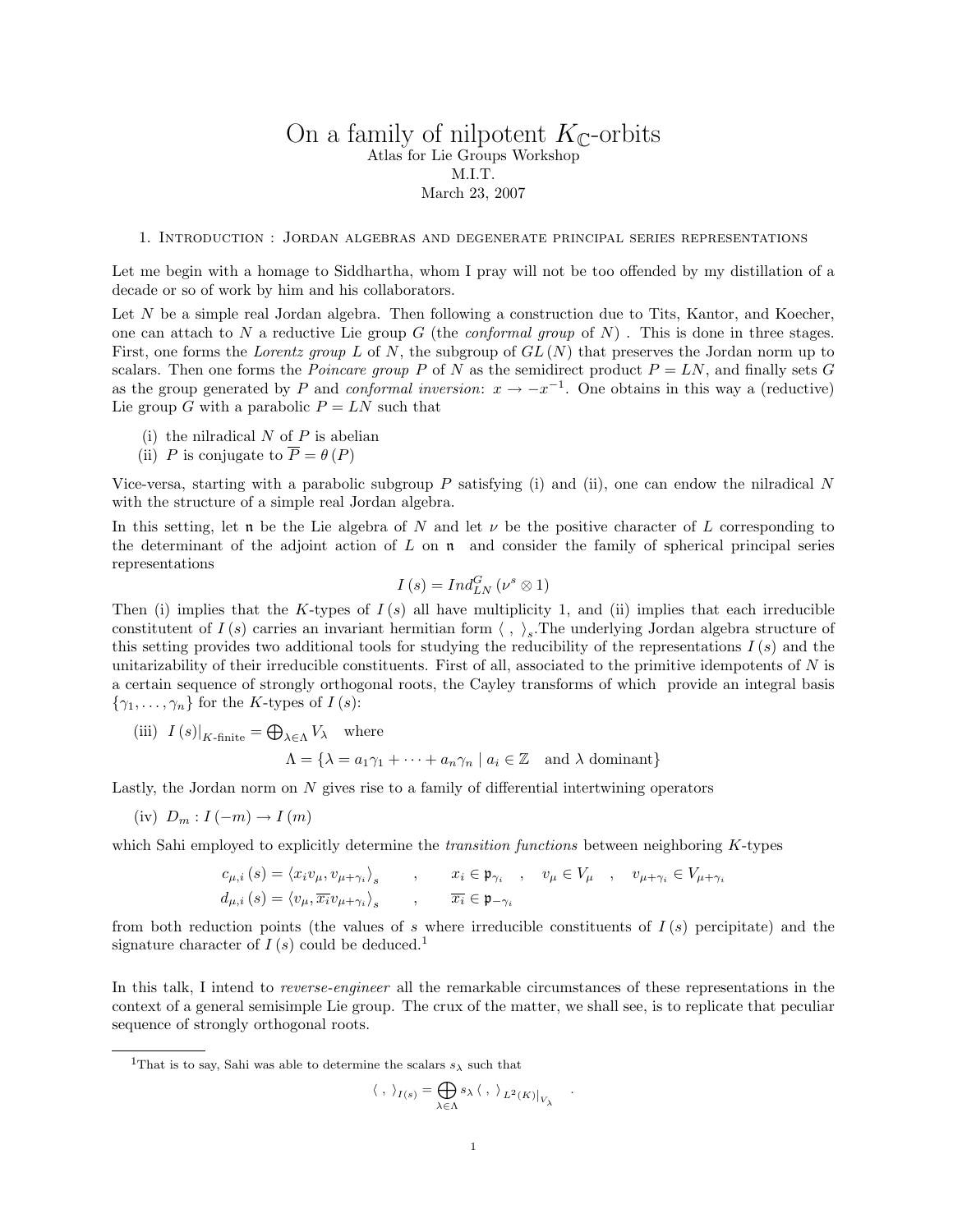### 2. Sequences of strongly orthogonal noncompact weights

Let G be a connected semisimple Lie group,  $\mathfrak{g} = \mathfrak{k} + \mathfrak{p}$  a Cartan decomposition of the complexified Lie algebra of G, with  $\theta$  the corresponding Cartan involution. We fix Cartan subalgebra t of  $\mathfrak{k}$  and extend t to a maximal compact Cartan subalgebra  $\mathfrak{h} = \mathfrak{t} + \mathfrak{a}_c$  of  $\mathfrak{g}$ . We can and do fix a  $\theta$ -stable positive system  $\Delta^+$  (h, g), which upon restriction to the yields a positive system  $\Delta^+$  (t, t) for the roots of t in t.

We now construct sequences  $\Gamma = \{\gamma_1, \gamma_2, \ldots, \gamma_r\}$  strongly orthogonal noncompact weights via the following prescription:

- $\gamma_1$  is the highest weight of an irreducible representation of K on  $\mathfrak{p};^2$
- successive elements  $\gamma_i$  of the sequence are chosen so that
	- $\gamma_i$  is an extremal weight of the representation of K on p
	- $\gamma_i$  is strongly orthogonal to  $\gamma_j$ ,  $j = 1, \ldots, i-1$  (meaning the t-weight spaces  $\mathfrak{g}_{\gamma_i \pm \gamma_j}$  are empty).
	- $-\mu_i = \gamma_1 + \cdots + \gamma_i$  is a dominant weight for  $\Delta^+$  (t, t).

**Examples 2.1.**   
• 
$$
G = SL(n, \mathbb{R}), K = SO(n)
$$

In terms of the fundamental weights of  $K$ 

$$
\Gamma = \left\{ \begin{array}{l} \Gamma = \{ [2, 0, \dots, 0], [-2, 2, 0, \dots, 0], \dots, [0, \dots, 0, -2, 2, 2], [0, \dots, 0, \pm 2, \mp 2] \} & \text{if } n = 2k \\ \Gamma = \{ [2, 0, \dots, 0], [-2, 2, 0, \dots, 0], \dots, [0, \dots, 0, -2, 2, 2], [0, \dots, 0, -2, 4] \} & \text{if } n = 2k + 1 \end{array} \right.
$$

The Cayley transform of  $\Gamma$  coincides with the Kostant cascade of  $\mathfrak{sl}_n$ .

•  $G = Sp(n, \mathbb{R}), K = U(n)$ 

$$
\Gamma_+ = \{ [2, 0, \ldots, 0], [-2, 2, 0, \ldots, 0], [0, -2, 2, 0, \ldots, 0], \ldots, [0, \ldots, 0, -2, 2], [0, \ldots, 0, -2] \}
$$
  

$$
\Gamma_- = \{ \{ [0, \ldots, 2], [0, \ldots, 0, 2, -2], [0, \ldots, 0, -2, 2, 0,], \ldots, , [2, -2, 0, \ldots, 0] \cdot [-2, 0, \ldots, 0] \} \}
$$

where  $\Gamma_+$  consists of roots in  $\mathfrak{p}_+$  and  $\Gamma_-$  consists of roots in  $\mathfrak{p}_-$ . These sequences correspond to Harish-Chandra sequences of strongly orthogonal roots for g of hermitian symmetric type.

•  $SL(n, \mathbb{H}), K = Sp(n)$ 

$$
\Gamma = \{ [0, 2, 0, \dots, 0], [0, -2, 0, 2, 0, \dots, 0], \dots, [0, \dots, 0, -2, 0, 2] \}
$$

In this case, the extremal  $\mathfrak p$  weights correspond to complex roots of  $\mathfrak g$ . This is the only case where this happens for simple Lie groups of classical type.

•  $Sp(p,q), K = Sp(p) \times Sp(q)$ 

$$
\Gamma = \{ [1, 0, \ldots, 0; 1, 0, \ldots, 0], [-1, 1, 0, \ldots, 0; -1, 1, 0, \ldots, 0], \ldots, [0, \ldots, 0, -1, 1; 0, \ldots, 0, -1, 1, 0, \ldots, 0] \}
$$

This cascade is completely disjoint from the Kostant cascade for  $\mathfrak{sp}(p+q)$ . Regarded as roots of g, these are all short roots.

## 3. A family of spherical nilpotent orbits attached to a SSONCW

Let  $\Gamma = \{\gamma_1, \ldots, \gamma_r\}$  be a maximal sequence of strongly orthogonal noncompact weights as constructed above. For each  $i, 1 \leq i \leq r$ , we can choose weight vectors  $x_i \in \mathfrak{p}_{\gamma_i}$ ,  $y_i \in \mathfrak{p}_{-\gamma_i}$  such that  $y_i = \overline{x_i}$ , and  $h_i \in \mathfrak{t}$ such that

$$
[x_i, y_i] = h_i
$$
,  $[h_i, x_i] = 2x_i$ ,  $[h_i, y_i] = -2y_i$ 

That is, to each  $\gamma_i$  we can attach a normal S-triple  $\mathfrak{s}_i$  in  $\mathfrak{g}$ . Moreover, since the  $\gamma_i$  are strongly orthogonal, if we set

$$
\mathfrak{s}_i = span_{\mathbb{C}}(x_i, h_i, y_i)
$$

then

$$
[\mathfrak{s}_i, \mathfrak{s}_j] = 0 \text{ if } i \neq j.
$$

$$
\mathfrak{p}=\mathfrak{p}_++\mathfrak{p}_-
$$

<sup>&</sup>lt;sup>2</sup>When G is not of hermitian-symmetric type, K act irreducibly on p. In this case, let  $\gamma_1$  be the highest weight of the representation of  $K$  on  $\mathfrak p$ . If  $G$  is of hermitian symmetric type,  $\mathfrak p$  decomposes into a direct sum of two irreducible representations of K

<sup>(</sup>corresponding the holomorphic and anti-holomorphic tangent spaces of  $G/K$ ); in this case, let  $\gamma_1$  be the highest weight of the representation of K on  $\mathfrak{p}_+$ .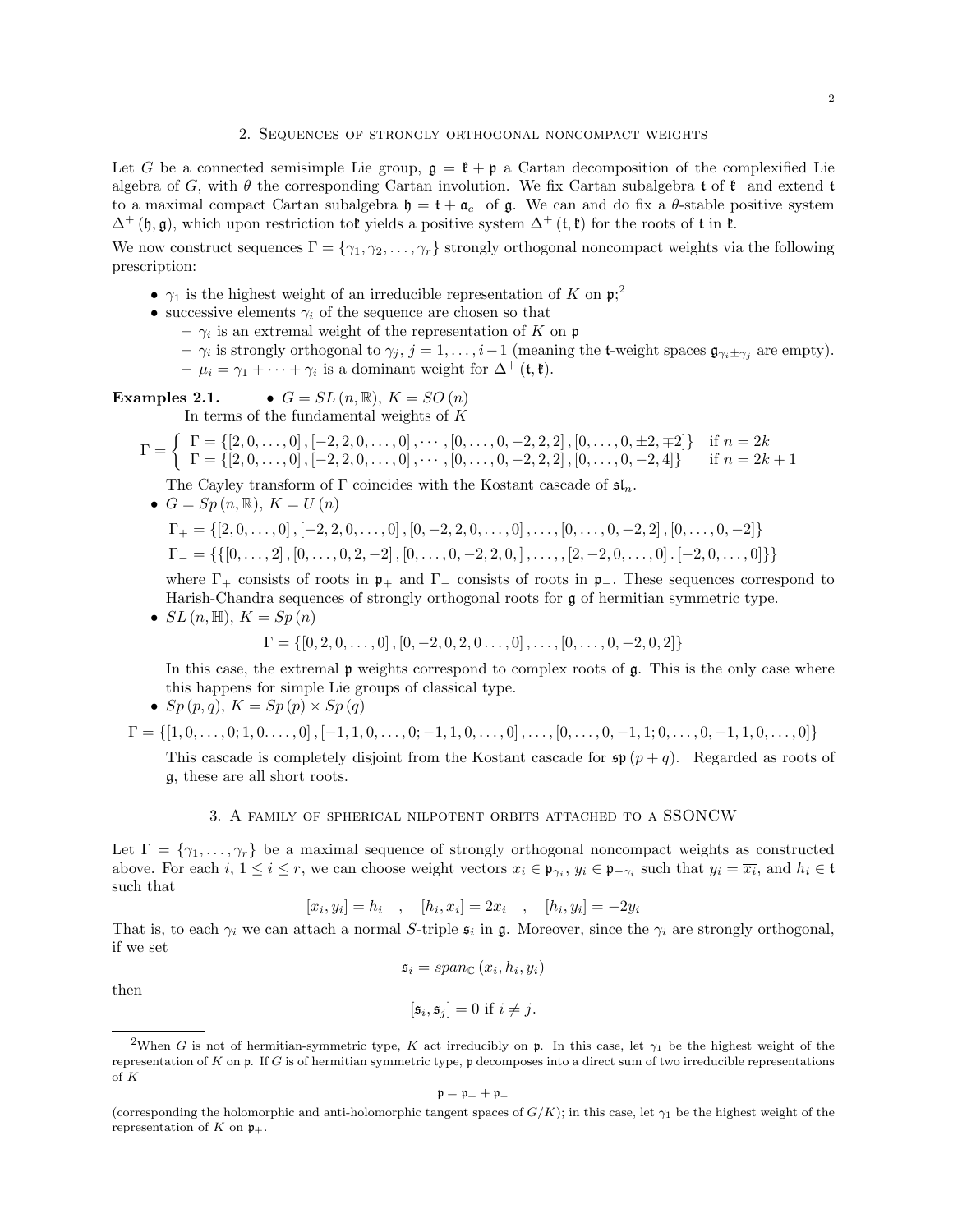We set

$$
X_i = x_1 + \dots + x_i
$$
  
\n
$$
H_i = h_1 + \dots + h_i
$$
  
\n
$$
Y_i = y_1 + \dots + y_i
$$

We obtain a family of *quasi-principal* normal S-triples. Finally, we set

$$
\mathcal{O}_i = K_{\mathbb{C}} \cdot Y_i \qquad i = 1, \dots, r
$$

to obtain a telescoping family

$$
\{0\} \equiv \mathcal{O}_0 \subset \overline{\mathcal{O}_1} \subset \overline{\mathcal{O}_2} \subset \cdots \subset \overline{\mathcal{O}_r}
$$

of nilpotent  $K_{\mathbb{C}}$ -orbits.

**Theorem 3.1.** Let  $\mathbb{C}[\overline{\mathcal{O}_i}]$  denote the ring of regular functions on the Zariski closure of the orbit  $\mathcal{O}_i$ . Then as a K-module

$$
\mathbb{C}\left[\overline{\mathcal{O}_i}\right] = \bigoplus_{\lambda \in \Lambda_j} V_{\lambda}
$$

where

$$
\Lambda_j = \{ \lambda = a_1 \gamma_1 + \dots + a_i \gamma_i \mid a_j \in \mathbb{Z} \text{ and } \lambda \text{ dominant} \}
$$

Sketch of Proof. Let  $t_i = span_{\mathbb{C}} (h_1, \ldots, h_i)$ , and let  $\mathfrak{m}_i$  be the subalgebra of  $\mathfrak{k}$  generated by root vectors  $k_{\alpha} \in \mathfrak{k}_{\alpha}$  such that  $\alpha|_{\mathfrak{t}_i} = 0$ . Then it happens that

$$
\mathfrak{m}_i+\overline{\mathfrak{n}}\subset \mathfrak{k}^{Y_i}
$$

Let  $\mathbb{C}(\mathcal{O}_i)$  denote the ring of rational functions on  $\mathcal{O}_i$ . An algebraic Frobenious reciprocity argument then allows us to deduce that the multiplicity of K-type of highest weight  $\lambda$  will be zero if unless

$$
\lambda = a_1 \gamma_1 + \dots + a_i \gamma_i
$$

and moreover that each K-type  $V_{\lambda}$  appearing in  $\mathbb{C}(\mathcal{O}_i)$  does so with multiplicity one. The observation that

$$
k_i = \exp(i\pi h_i) \in K^{Y_i}
$$

leads to the integrality condition on the coefficients  $a_1, \ldots, a_i$ .

At this point one knows that

$$
\mathbb{C}\left[\overline{\mathcal{O}_i}\right] \subseteq \mathbb{C}\left(\mathcal{O}_i\right) = \bigoplus_{\lambda \in \Lambda_j} V_{\lambda}
$$

To finish the proof, one shows that for each  $\lambda = a_1\gamma_1 + \cdots + a_i\gamma_i \in \Lambda_i$ , there exists a harmonic monomial in  $S^{|a|}(\mathfrak{p})$  of weight  $\lambda$  that does not vanish at  $Y_i$ . Thus, accounting for each K-type of  $\mathbb{C}(\mathcal{O})$  as a K-type in  $\mathbb{C}[\overline{\mathcal{O}_i}]$  we are done.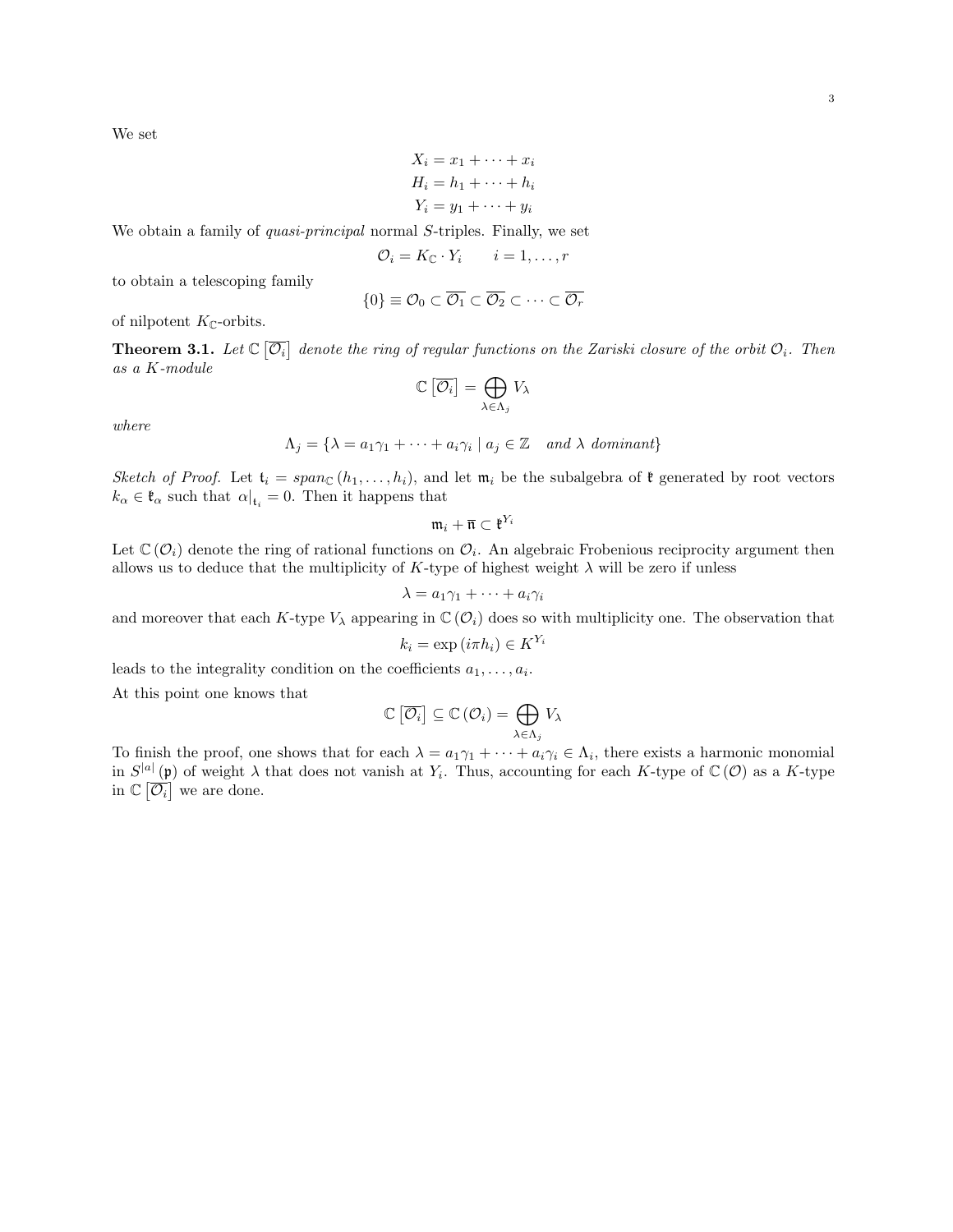## 4. Examples

(With thanks to John Stembridge, whose Posets Maple package enabled me to figure out the Hasse diagrams of the orbits).



4.1.  $SL(n, \mathbb{R})$ .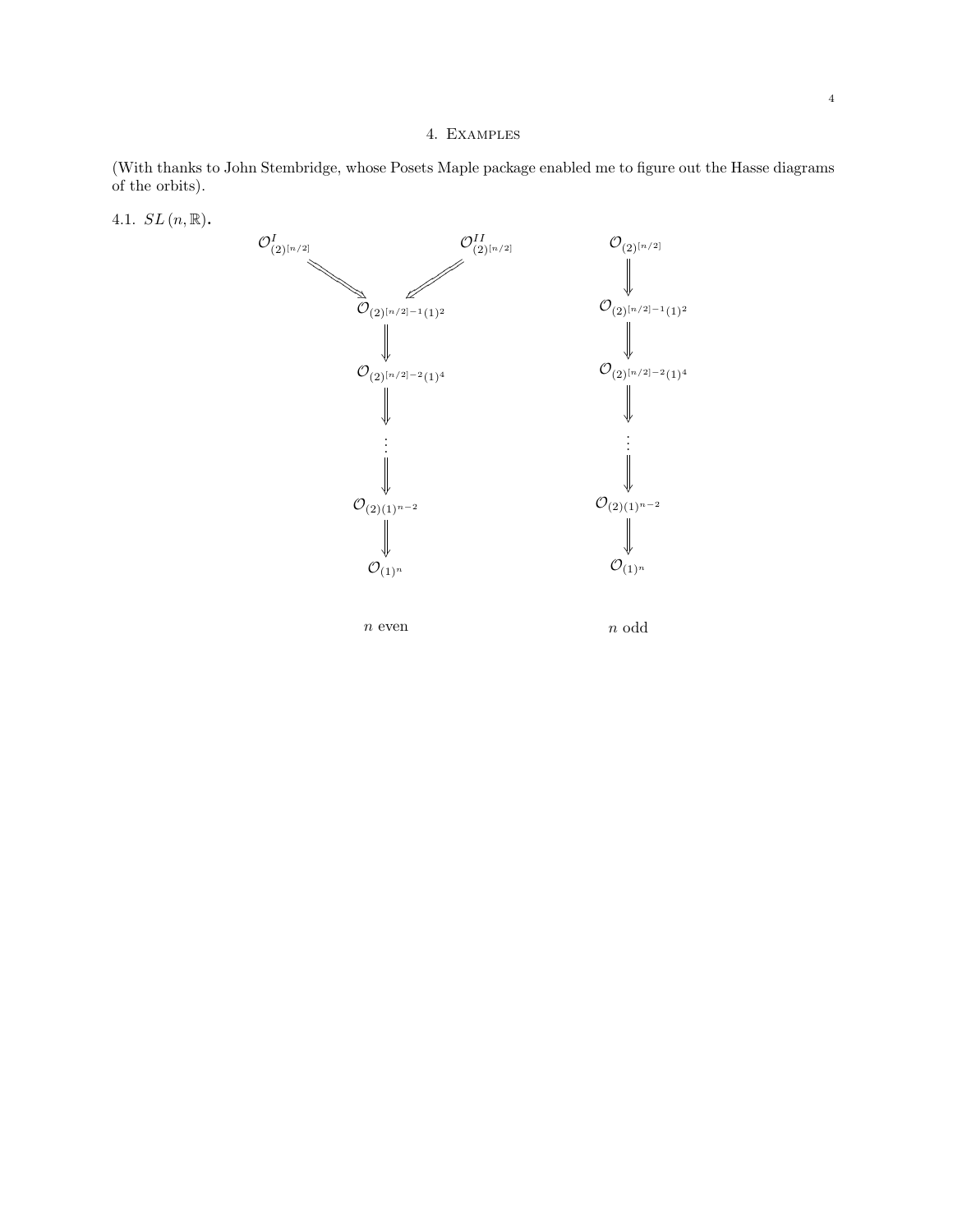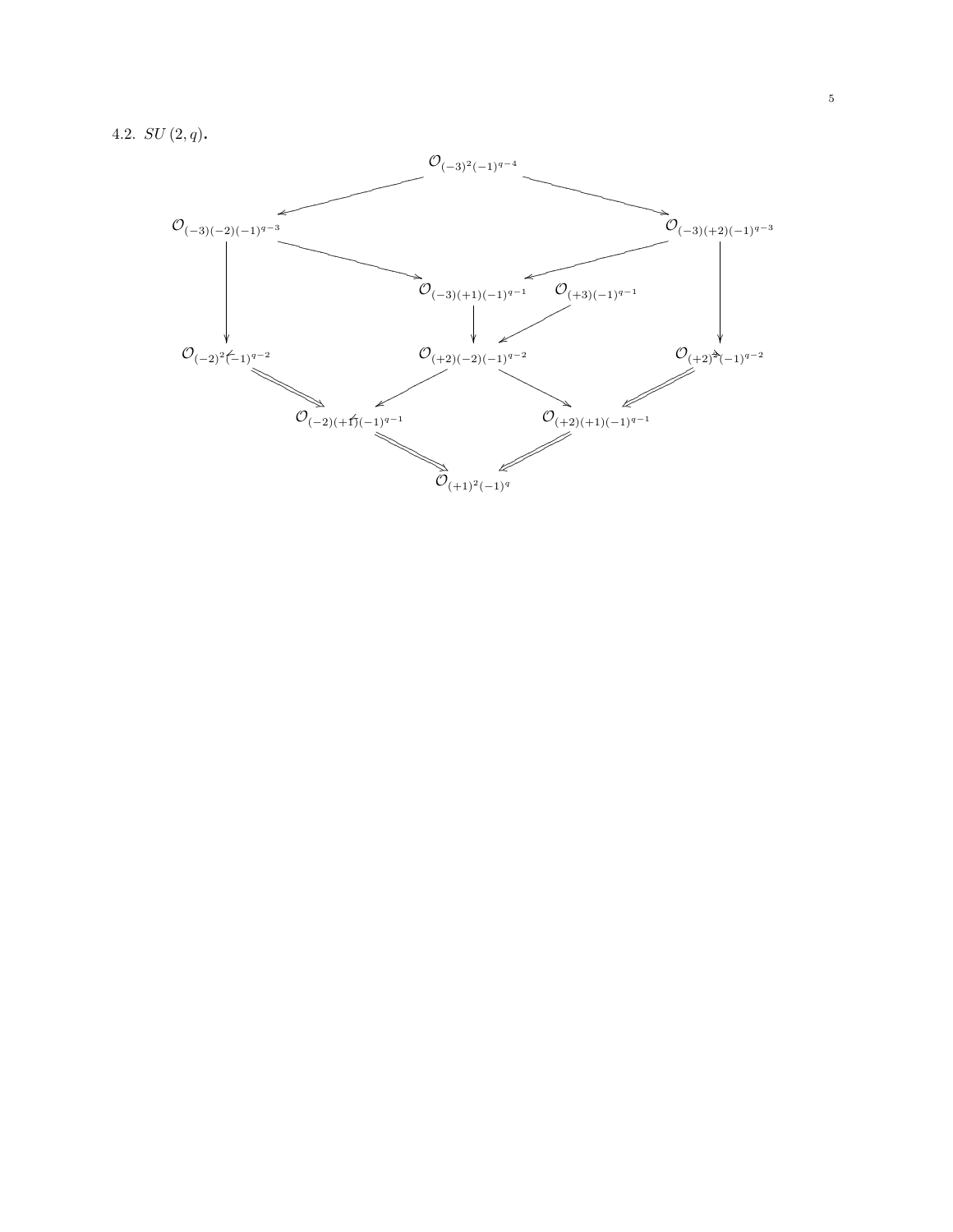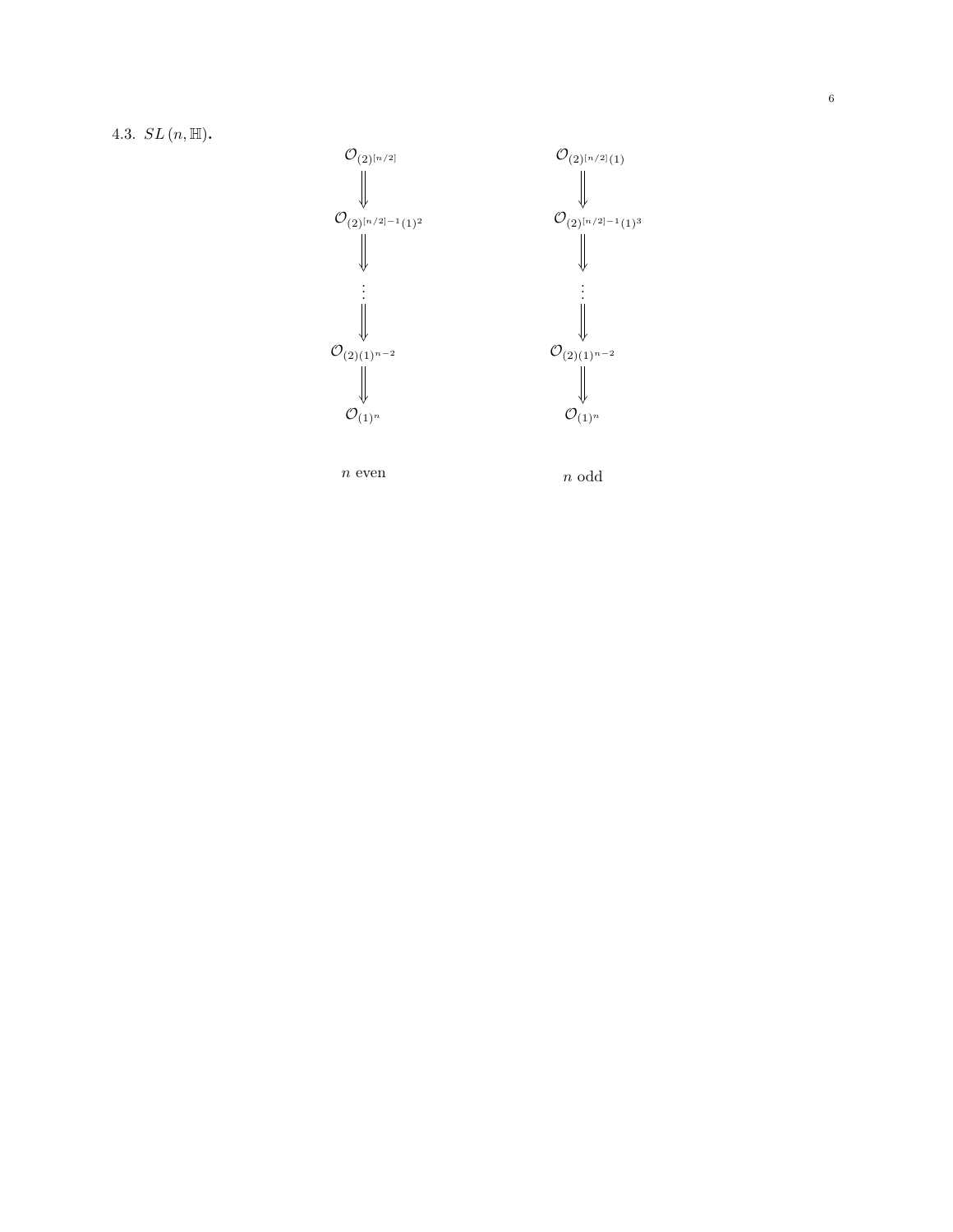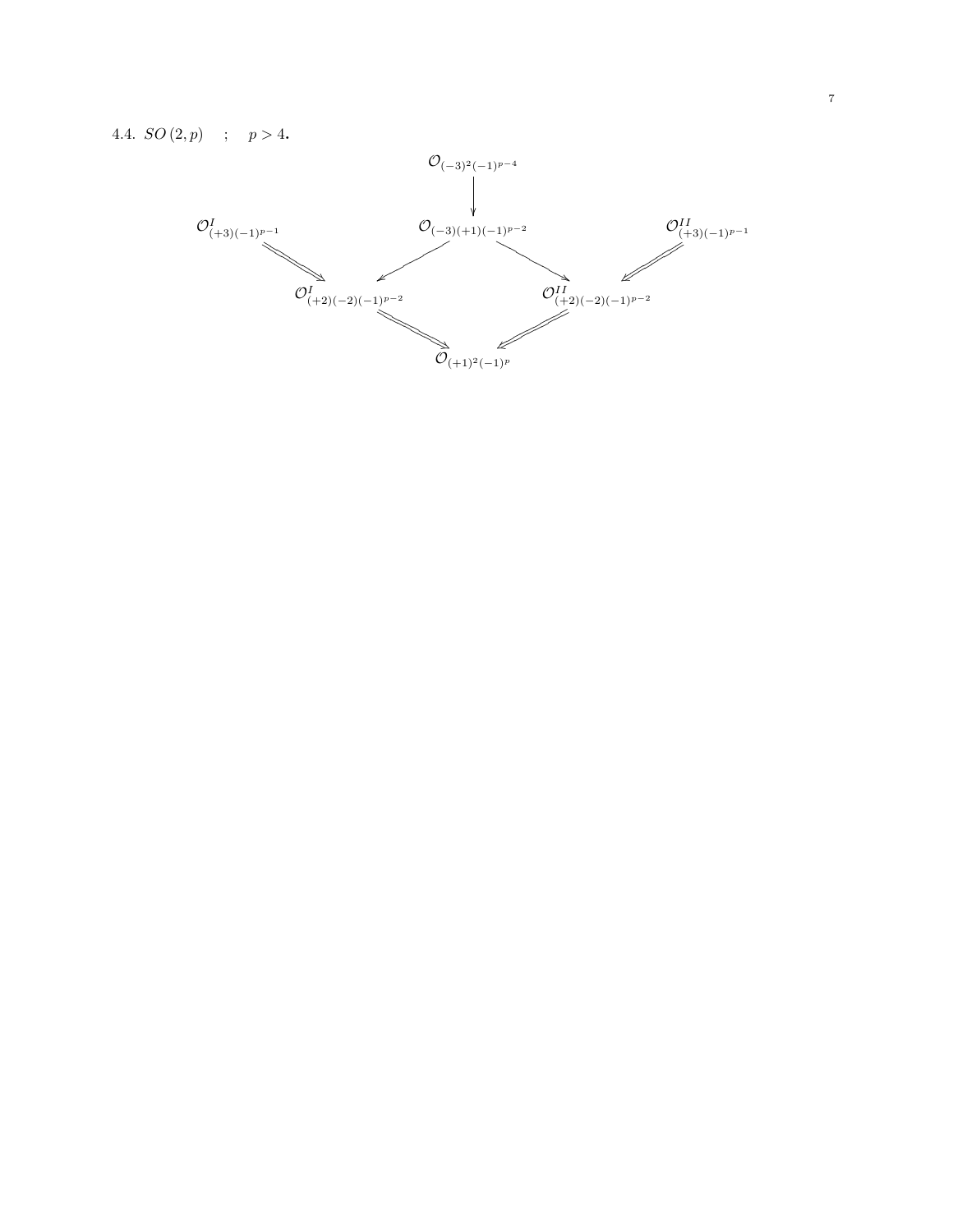

 $\mathcal{O}_{r,s} = \mathcal{O}_{(+2)^r(-2)^s(1)^{n-2r-2s}}$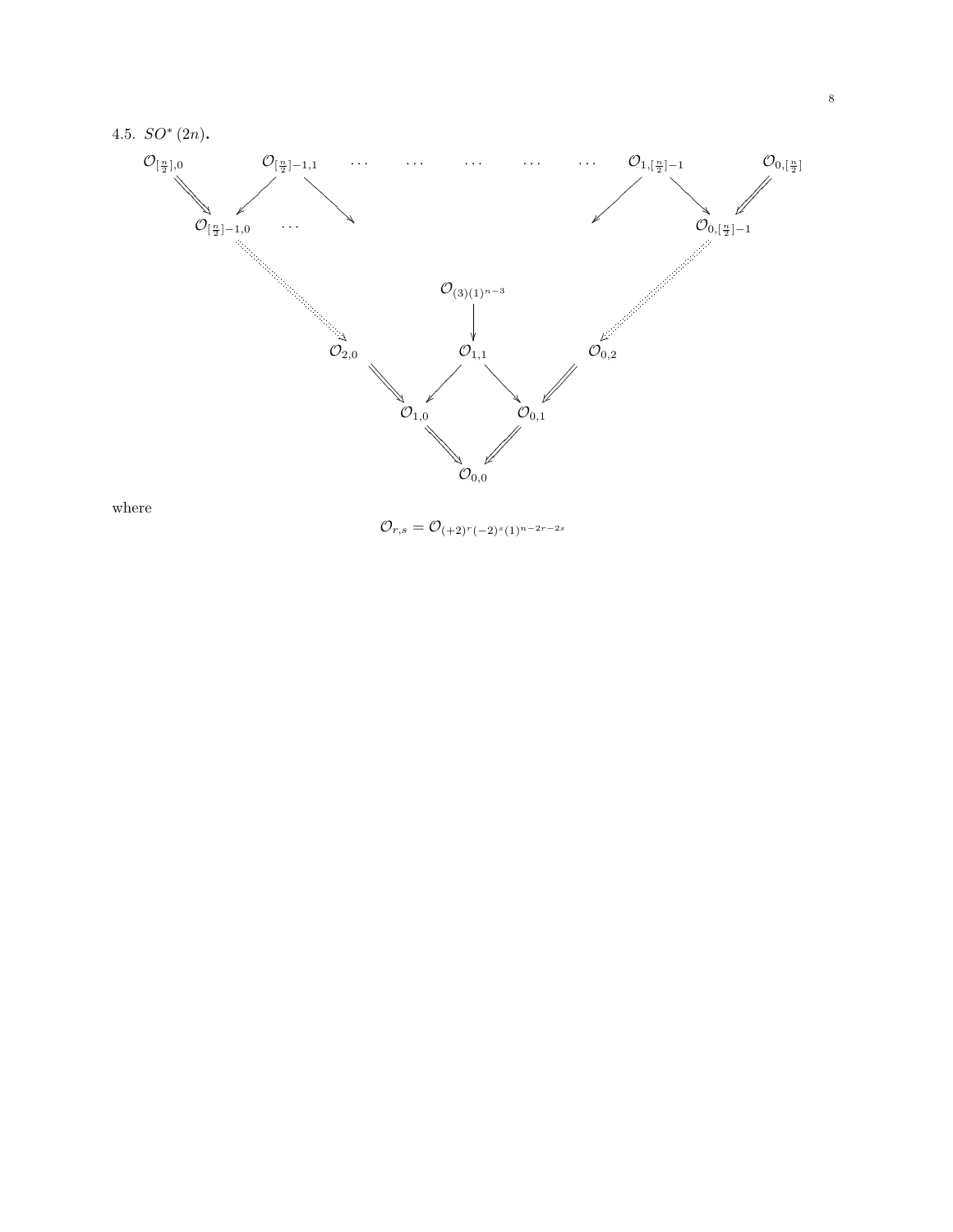

where

 $\mathcal{O}_{r,s} = \mathcal{O}_{(+2)^r(-2)^s(+1)^{n-r-s}(-1)^{n-r-s}}$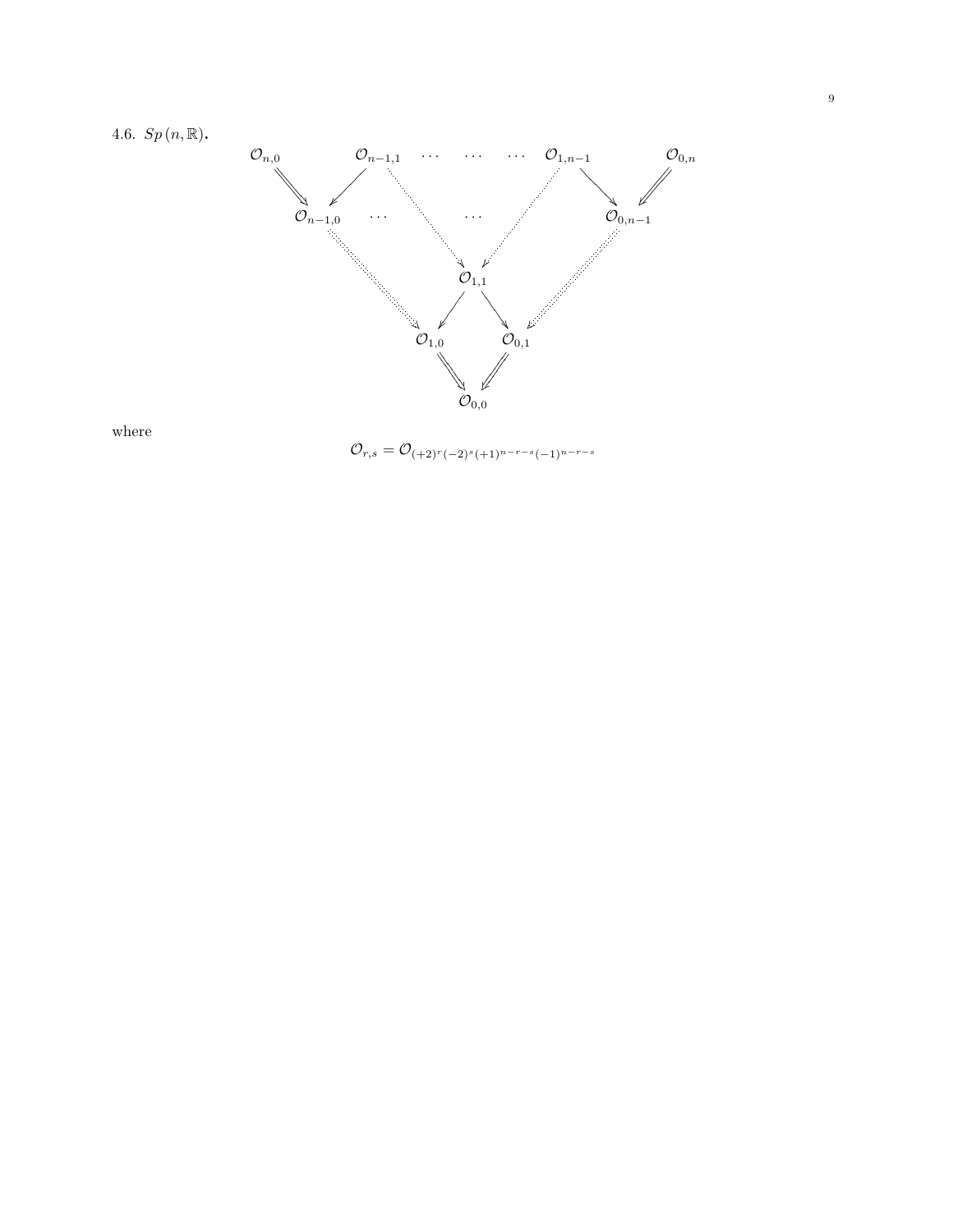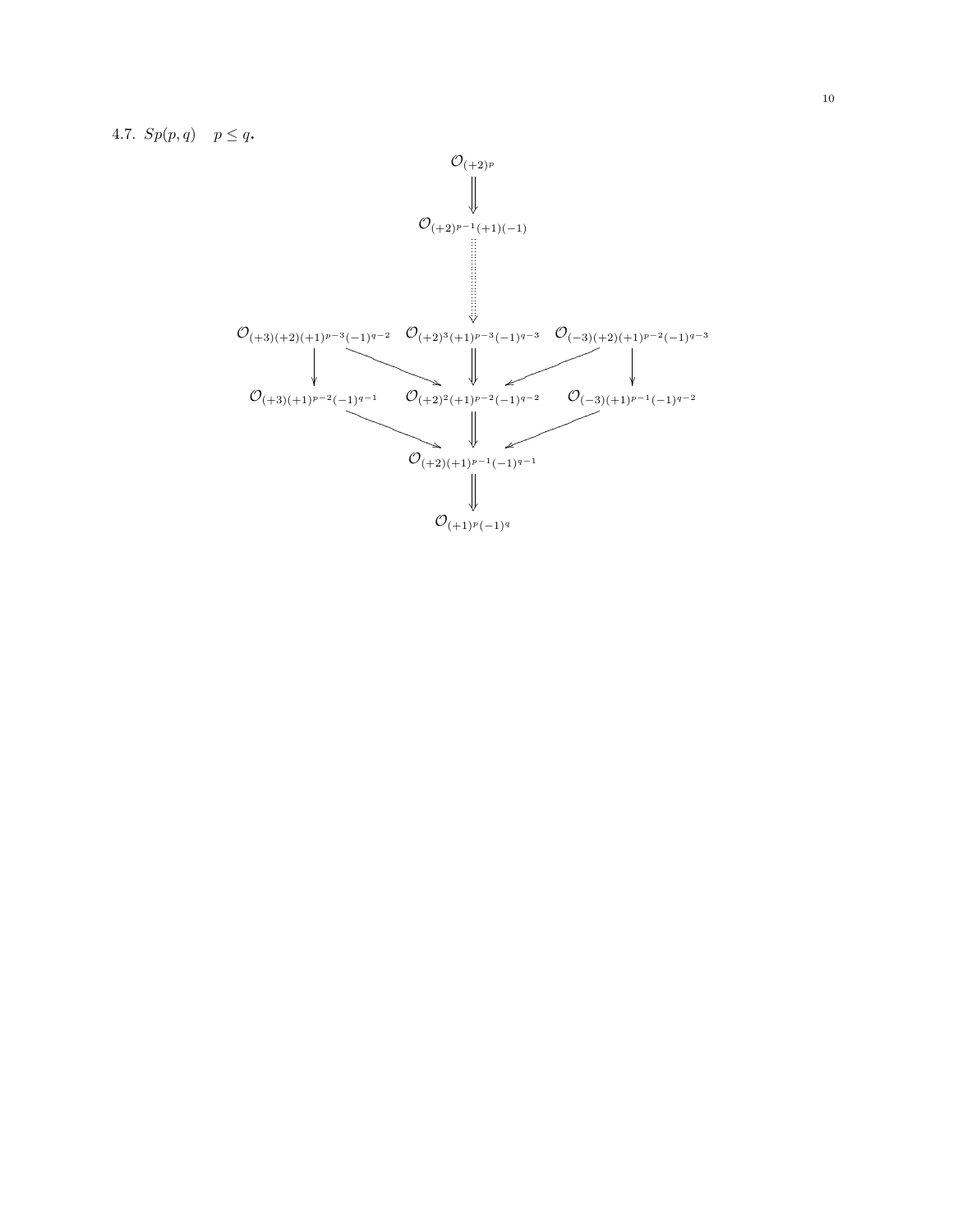#### 5. Reprise: A family of degenerate principal series representations

I will now show how to attach to these orbits a family of degenerate principal series representations endowed with all the special circumstances that allowed Siddhartha's analysis of the Jordan algebra situation to proceed; that is to say, I shall display a family  $I(s)$  of parabolically induced representations such that

(i) the K-types of  $I(s)$  are

$$
I(s)|_{K\text{-finite}} = \mathbb{C} \left[ \overline{\mathcal{O}_i} \right] = \bigoplus_{\lambda \in \Lambda_j} V_{\lambda}
$$
  
where  $\Lambda = \{ \lambda = a_1 \gamma_1 + \dots + a_n \gamma_n \mid a_i \in \mathbb{Z} \text{ and } \lambda \text{ dominant} \}$ 

each occurring with multiplicity one;

(ii)  $I(s)$  carries an invariant Hermitian form;

amd

(iii) a family of differential intertwining operators  $D_m$ :  $I(s) \to I(s+m)$ .

5.1. Cayley transform. From here on we restrict our attention to the "quasi-principal" TDS  $\{X, H, Y\} =$  $\{X_n, H_n, Y_n\}$  and the big orbit  $K_{\mathbb{C}} \cdot Y$ . Set

$$
c = Ad\left(\exp\left(\frac{i\pi}{4}\left(X+Y\right)\right)\right)
$$

and

$$
\widetilde{X} = c(X) = \frac{1}{2} (X + Y - iH)
$$

$$
\widetilde{H} = c(H) = -i (X - Y)
$$

$$
\widetilde{Y} = c(Y) = \frac{1}{2} (X + Y + iH)
$$

then  $\left\{ \widetilde{X},\widetilde{H},\widetilde{Y}\right\}$  is a Cayley triple in  $\mathfrak{g}_{\mathbb{R}},$  that is to say, a standard triple in  $\mathfrak{g}_{\mathbb{R}}$  such that

$$
\theta \tilde{X} = -\tilde{Y}
$$

$$
\theta \tilde{Y} = -\tilde{X}
$$

$$
\theta \tilde{H} = -\tilde{H}
$$

5.2. Spherical induced representation. Since  $\widetilde{H}$  is a semisimple element of  $\mathfrak{p}_\mathbb{R}$ , we can use it to construct a certain parabolic subgroup  $P = MAN$  of G as well as a certain character of A. This construction goes as follows.

We define

$$
\mathfrak{n} =
$$
 direct sum of positive eigenspaces of  $ad\left(\widetilde{H}\right)$  in  $\mathfrak{g}_{\mathbb{R}}$ , \n $\mathfrak{l} = 0$ -eigenspace of  $ad\left(\widetilde{H}\right)$  in  $\mathfrak{g}_{\mathbb{R}}$ , \n $\mathfrak{a} = Z(\mathfrak{l}) \cap \mathfrak{p}_{\mathbb{R}}$ , \n $\mathfrak{m} =$  orthogonal complement of  $\mathfrak{a}$  in  $\mathfrak{l}$ 

and then set

$$
M = Z_K (\mathfrak{a}) \exp (\mathfrak{m}) ,
$$
  
\n
$$
A = \exp (\mathfrak{a}) ,
$$
  
\n
$$
N = \exp (\mathfrak{n}) .
$$

Then  $P = MAN$  is a (Langlands decomposition of a) parabolic subgroup of G. Now let  $\nu$  be the element of the real dual space  $\mathfrak{a}^*$  of  $\mathfrak a$  such that

$$
\nu(h) = B_0\left(\widetilde{H}, h\right) \qquad \forall \ h \in \mathfrak{a}_0 \quad ,
$$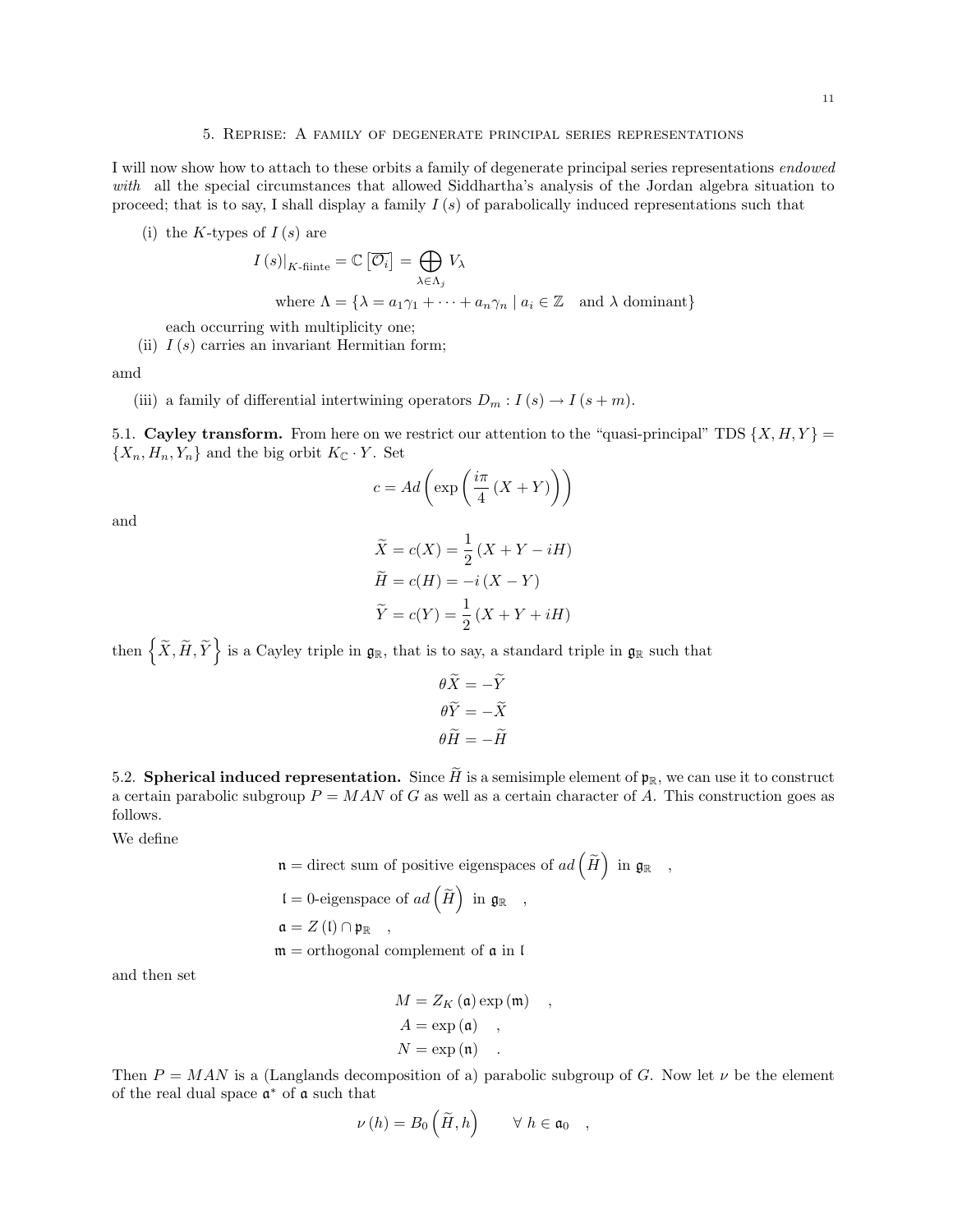where  $B_0(\cdot, \cdot)$  is the Killing form on  $\mathfrak{g}_\mathbb{R}$  restricted to a.

**Lemma 5.1.** The  $K$ -types of

$$
I(s) = Ind_{MAN}^{G} (1 \otimes e^{\nu s} \otimes 1)
$$

coincide with those of  $\mathbb{C}[\overline{K_{\mathbb{C}}\cdot Y}]$ . In particular, if V is the realization of  $I(s)$  in the compact picture then

$$
V=\bigoplus_{\mu\in\mathcal{S}}V_\mu
$$

with each K-type occuring with multiplicity one and in the Z-span of the weights  $\gamma_i \in \Gamma$ .

Proof. This is essentially a verification that the algebraic Frobenious reciprocity argument used to determine the K-types in  $\mathbb{C}[\overline{K_{\mathbb{C}}\cdot Y}]$  is compatible with the analytic Frobenious reciprocity argument used to identify the K-types of  $I(s)$ . The key to this is the observation that  $\mathfrak{m}$  is preserved by the Cayley transform.

This lemma provides us with a replication of circumstances (i) and (iii).

To replicate circumstance (ii), we consider

$$
w = \exp\left(\frac{\pi}{2}\left(\tilde{X} - \tilde{Y}\right)\right) \in K \quad .
$$

It then happens that

**Lemma 5.2.** With  $P = MAN$ ,  $\nu \in \mathfrak{a}^*$  and  $w \in N_K(\mathfrak{a})$  defined as above, we have

• 
$$
w \in N_K(\mathfrak{a})
$$
 ;

- $w P w^{-1} = \overline{P}$ , the parabolic opposite to P
- $Ad^*(w)\nu = -\nu$

I now quote a fundamental result of Knapp and Zuckerman

Theorem 5.3 (Knapp-Zuckerman). Suppose

 $w \in N_K(\mathfrak{a})$ ,  $wPw^{-1} = \overline{P}$ ,  $Ad^*(w) \nu = -\nu$ 

then the Langlands quotient of  $Ind_{MAN}^G (1 \otimes e^{\nu} \otimes 1)$  carries a non-degenerate hermitian form.

Since for generic s spherically induced representations are irreducible, Lemma 5.1, Theorem 5.3, and a Jantzen filtration argument gives us a invariant non-degenerate hermitian form on each irreducible submodule of

$$
I(s) = Ind_{MAN}^{G} (1 \otimes e^{s\nu} \otimes 1) .
$$

 We thus arrive at a replication of circumstance (ii). Well, almost. In our generalized setting, the space of K-finite vectors of  $I(s)$  need not (e.g. when  $G = SL(2k+1, \mathbb{R})$ ) be multiplicity free as a K-module. Nevertheless, at the reduction points we expect the unique irreducible quotients to be multiplicity-free, as their associated varieties should be one of the orbits  $\overline{\mathcal{O}}_i$  for some  $1 \leq i \leq n$ .

Lastly, we turn to task of replicating circumstance  $(iv)$  in our generalized setting. Of course, our goal is not so much to replicate the Jordan algebraic Capelli operator *per se*, but rather to find a representation theoretical construct that provides the same functionality. And here again, once we figure out what we're looking for, we find it sitting right in our hands.

So what are we looking for? Well, ostensibly, the Kostant-Sahi Capelli operators are born from the Jordan norm on **n**. This form provides a homogeneous polynomial on **n** which by duality leads to a certain constant coefficient operator on  $C^{\infty}$  (n). Interpreting the latter as the representation space for  $I(s)$  in the noncompact picture, this operator becomes a certain L-quasi-invariant differential operator intertwining  $I(1)$  with  $I(-1)$ . Cayley transforming to the compact picture, yields a K-invariant operator on  $K/M$  that continues to intertwine  $I(1)$  and  $I(-1)$ . Then, via the Harish-Chandra homomorphism, Kostant and Sahi obtain the formula for the eigenvalue of D on a K-type  $V_{\alpha}$ . That seems a lot to ask for.

However, by exploiting the natural duality between spherical principal series representations and generalized Verma modules of scalar type (corresponding to differentiating the functions in  $Ind_{MAN}^G$  (1  $\otimes e^{\nu} \otimes 1$ ) at the identity), we can transfer the problem of finding differential operators intertwining the representations  $I(s)$ to the problem of finding intertwining maps between generalized Verma modules of scalar type.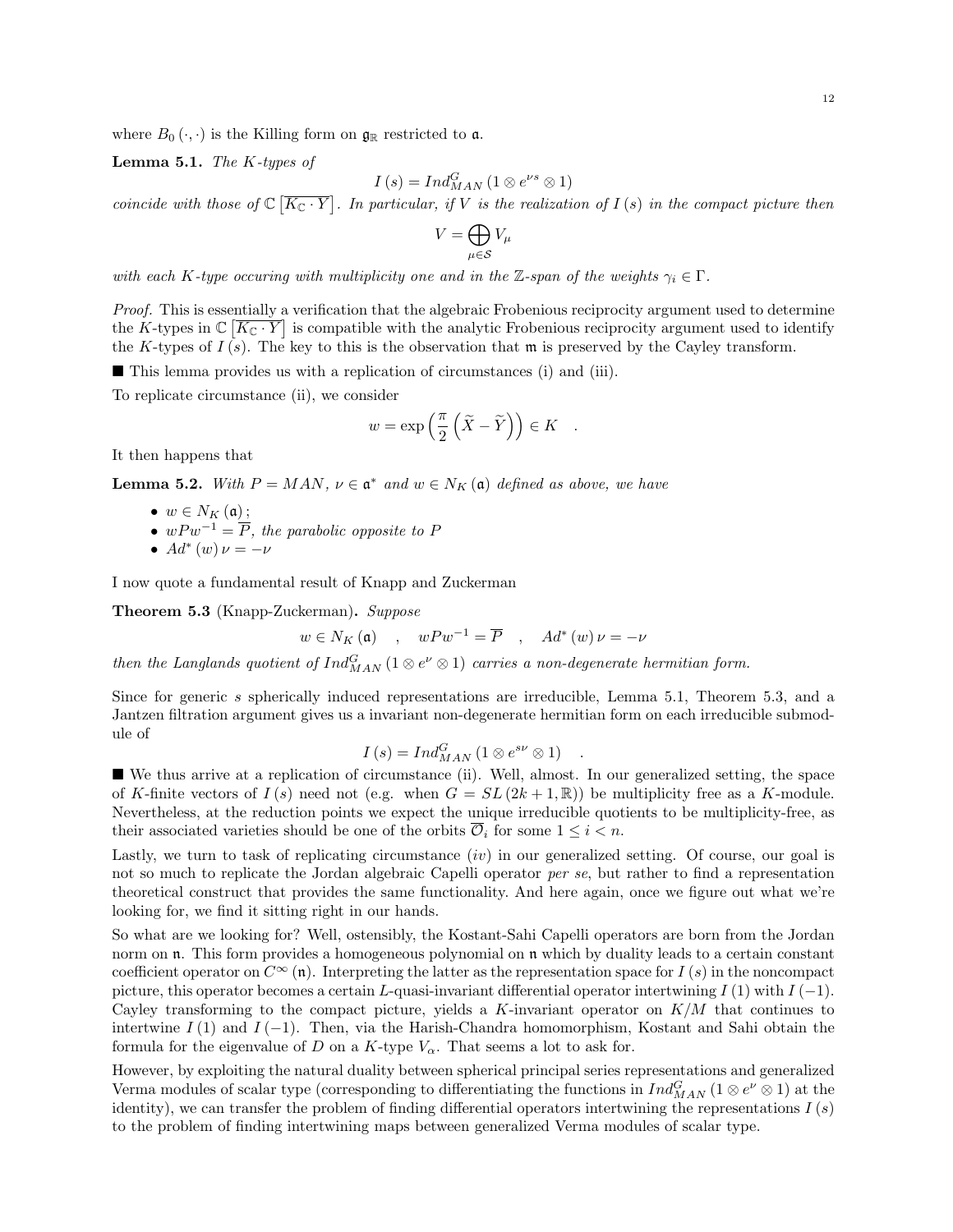Let  $\mathfrak{q} = \mathfrak{l} + \mathfrak{n} = \mathfrak{m} + \mathfrak{a} + \mathfrak{n}$ , and suppose now that E and E' are two 1-dimensional q-modules, having non-zero elements e and e' of weight  $\lambda$  and  $\lambda'$  with respect to the **a**-part of **q**. Then every **g**-homomorphism

$$
\phi: U\left(\mathfrak g\right)\otimes_{U(\mathfrak q)} E'\quad\rightarrow\quad U\left(\mathfrak g\right)\otimes_{U(\mathfrak q)} E
$$

is determined by the image  $\phi(1 \otimes e')$ . Via the Poincare-Birkhoff-Witt theorem we can write

$$
\phi(1\otimes e')=u\otimes e
$$

for some  $u \in U(\overline{\mathfrak{n}})$ . Since E and E' are 1-dimensional and  $\mathfrak{m}$  is semisimple, it follows that  $u \in U(\overline{\mathfrak{n}})^{\mathfrak{m}}$ . Morever, since  $\phi$  must be in particular an a-homomorphism, u must have weight  $\lambda' - \lambda$ . Hence, u must be an l-semi-invariant of weight  $\lambda' - \lambda$  in U ( $\overline{n}$ ). Moreover, u has to be annihilated by n since  $1 \otimes e'$  is annihilated by n. Finally, just as in the case of ordinary Verma modules (in fact, it follows from this case since every generalized Verma module is a quotient of an ordinary Verma module),  $U(\mathfrak{g}) \otimes_{U(\mathfrak{p})} E'$  and  $U(\mathfrak{g}) \otimes_{U(\mathfrak{p})} E$ have to have the same infinitesimal character, and this leads to the stipulation that there exist a Weyl group element such that

$$
w(\lambda + \rho) = \lambda' + \rho
$$

How are we going to find such a  $u$ ?

**Lemma 5.4.** Let  $r \in \frac{1}{2}N$  be defined by

$$
\frac{1}{2} \sum_{\alpha \in \Sigma(\mathfrak{t}_1, \mathfrak{g})} m_{\alpha} \alpha = r \left( \gamma_1 + \dots + \gamma_n \right)
$$

Then, for any integer k,  $I(2k+r)$  contains a irreducible finite-dimensional spherical representation of  $\mathfrak g$ of highest weight  $k(\gamma_1 + \cdots + \gamma_n)$ .

Proof. In Helgason, Groups and Geometric Analysis, one can find the following statement.<sup>3</sup>

**Theorem 5.5.** Let  $\pi$  be an irreducible finite-dimensional representation of G. Then the following statements are equivalent.

- (i)  $\pi$  has a non-zero K-fixed vector.
- (ii) The highest weight  $\nu$  of  $\pi$  vanishes on  $t_0 \subset \mathfrak{m}$ , and the restriction of  $\nu$  to  $\mathfrak{a}$  is such that

$$
\frac{\langle \nu, \beta \rangle}{\langle \beta, \beta \rangle} \in \mathbb{Z} \text{ for every restricted root } \beta \in \mathbb{Z}
$$

It is easy to see that the weights  $k\mu_n = k(\gamma_1 + \cdots + \gamma_n)$  satisfy the conditions (ii), and so there exists a finite-dimensional spherical representation of highest weight  $k\mu_n$ . Moreover, if  $\phi_\nu$  is the highest weight vector for such a representation  $\pi_k$  and  $\phi_K$  is the corresponding spherical vector, it is easy to see that the matrix element functions

$$
\phi(g) = \langle \pi(g) \phi_{\nu}, \phi_{K} \rangle
$$

transform as the irreducible finite-dimensional representation contragredient to  $\pi$ , and moreover

$$
\phi(g) \in I(2k+r) \quad .
$$

These last two statements follow from easy calculations that are carried out very explicitly in Knapp's book (Representation Theory of Semisimple Groups,  $\S 9.6$ )  $\Box$  It is easy to see that in the noncompact picture this correspond to a certain g-invariant set of polynomials on  $\overline{\mathfrak{n}}$ . Moreover,  $F_{\mu}$  is spherical, and its highest weight vector  $\psi$  is m-invariant and l-semi-invariant. It follows that the image of  $\psi$  in U (n) via the symmeterizer map will have all the properties we need for  $u$  except possibly  $(***)$ . But it's just as easy to check that  $(**)$  holds as well - using the same Weyl group element w we used to establish the existence of the hermitian form on  $I(s)$ .

 $3$ pg. 535.